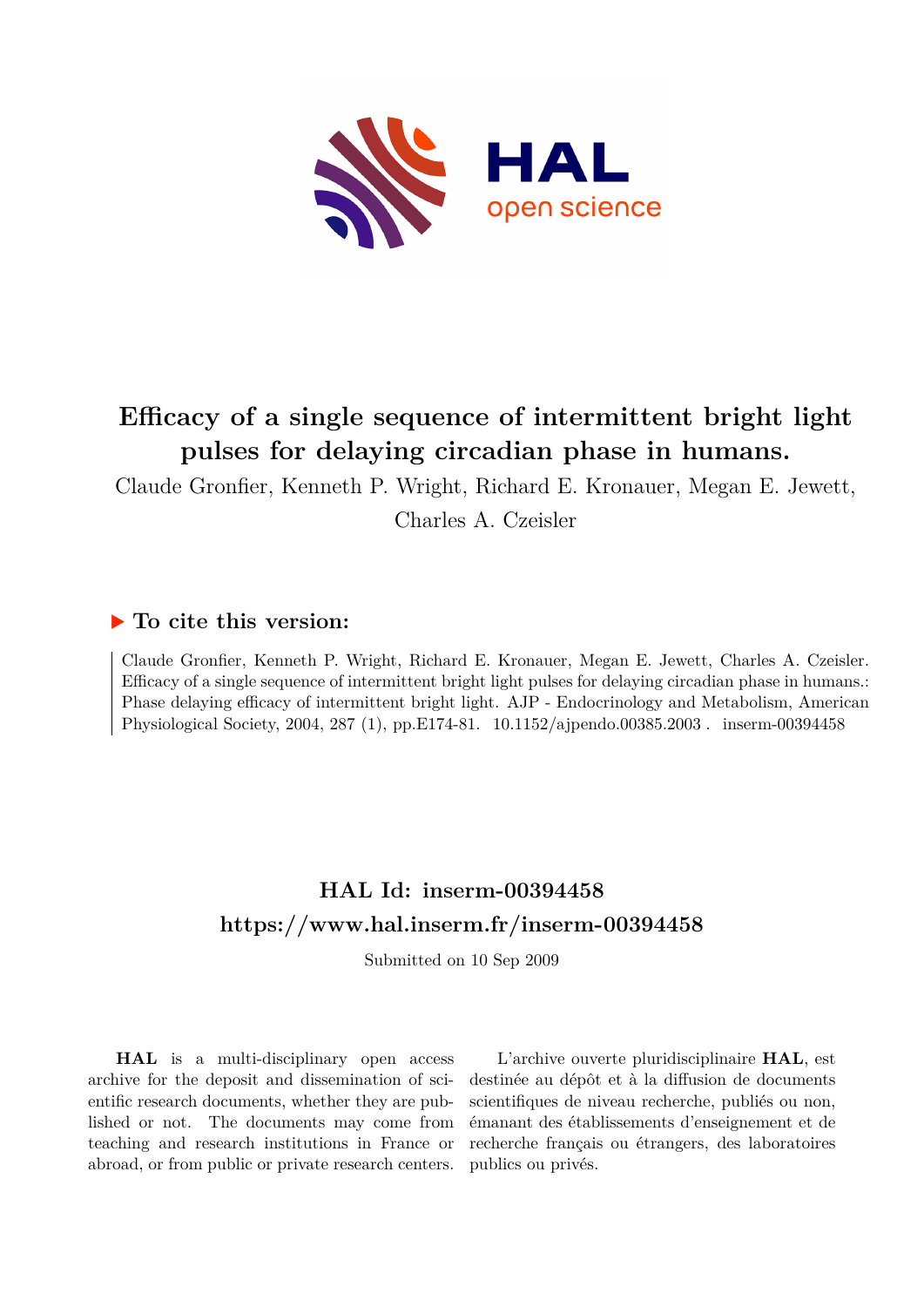## *Efficacy of a single sequence of intermittent bright light pulses for delaying circadian phase in humans*

**Gronfier Claude** <sup>1</sup> \* **, Wright Kenneth P.** <sup>1</sup> <sup>2</sup> **, Kronauer Richard E.** <sup>3</sup> **, Jewett Megan E.** <sup>1</sup> **, Czeisler Charles A.** <sup>1</sup>

*Division of Sleep Medicine 1 Brigham and Women*'*s Hospital - Harvard Medical School, University of Harvard, US*

*Department of Integrative Physiology 2 University of Colorado, Center for Neuroscience, Boulder, CO 80309,US*

*Division of Engineering and Applied Sciences 3 University of Harvard, Pierce Hall, 29 Oxford street, Cambridge MA 02138,US*

\* Correspondence should be adressed to: Claude Gronfier <claude.gronfier@inserm.fr>

## **Abstract**

**It has been shown in animal studies that exposure to brief pulses of bright light can phase shift the circadian pacemaker, and that the resetting action of light is most efficient during the first minutes of light exposure. In humans, multiple consecutive days of exposure to brief bright light pulses have been shown to phase shift the circadian pacemaker. The aim of the present study was to determine if a single sequence of brief bright light pulses administered during the early biological night would phase delay the human circadian pacemaker. Twenty-one healthy young subjects underwent a 6.5 h light exposure session, in one of three randomly assigned conditions: 1) continuous bright light of ~9,500 lux; 2) intermittent bright light (six 15-min bright light pulses of ~9,500 lux separated by 60 min of very dim light of < 1 lux); 3) continuous very dim light of < 1 lux. Twenty subjects were included in the analysis. Core body temperature (CBT) and melatonin were used as phase markers of the circadian pacemaker. Phase delays of CBT and melatonin rhythms in response to intermittent bright light pulses were comparable to those measured after continuous bright light exposure, even though the total exposure to the intermittent bright light represented only 23**% **of the 6.5 h continuous exposure. These results demonstrate that a single sequence of intermittent bright light pulses can phase delay the human circadian pacemaker and shows that intermittent pulses have a greater resetting efficacy on a per minute basis than does continuous exposure.**

**MESH Keywords** Adaptation, Physiological ; physiology ; radiation effects ; Adult ; Body Temperature Regulation ; physiology ; radiation effects ; Circadian Rhythm ; physiology ; radiation effects ; Female ; Humans ; Light ; Male ; Melatonin ; blood ; Photic Stimulation ; methods ; Photoperiod ; Sleep ; physiology ; radiation effects

**Author Keywords** intermittent light ; melatonin ; circadian pacemaker ; photoreception ; phase shift

### **INTRODUCTION**

The daily alternation of light and darkness is the primary synchronizer of endogenous circadian oscillators to the 24-hour day. The role of light as a phase resetting agent of the human circadian pacemaker has been demonstrated in a variety of experiments using single or multiple sequences of continuous bright light exposure (for review see ref. (17)). The phase-shifting effect of bright light on the human pacemaker has been shown to be phase-dependent (33). Exposure to several hours of bright light for up to 3 consecutive days have been found to reset the endogenous circadian rhythms of core body temperature, cortisol, melatonin, alertness, performance and TSH by up to 12 hours (1, 9, 12, 14–16, 18, 19, 21, 24, 25, 30, 48–50, 55). Moreover, it has been shown that even room light can significantly reset the phase of the human circadian clock (5, 6). In fact, Zeitzer et al. (56) found that half of the maximum phase delay resetting response achieved by a single exposure to bright light (~9,000 lux) during the early biological night can be obtained by ~1% of this light intensity, i.e., ordinary room light of ~100 lux.

It has been reported in studies of nocturnal animals that the mammalian circadian system is responsive to brief exposures of light. Nelson and Takahashi (43) demonstrated that pulses of bright light as short as 3 seconds produced measurable phase shifts in the golden hamster. They also showed that extending the duration of the stimulus beyond 5-min produced little additional phase shift. Furthermore, they found that the shift obtained by two 5-min light pulses separated in time by up to one hour produced a phase resetting response similar to that of a single 5-min pulse (42). Others have reported that the circadian system can be reset by a chain of very brief light pulses of 2 milliseconds in mice (51), and 10 microseconds in duration in rat (2). The structure of the physiological system responsible for such a dynamic resetting of the circadian pacemaker is not yet known. They have been hypothesized by Kronauer and colleagues (38, 39) to involve light sensitive elements that are set to a "used" state after being exposed to light, and slowly recover their initial "ready state" after a period of recycling after light removal.

To date there has been few systematic evaluation of the relative effectiveness of different durations of light exposure in the human circadian system (25), although the results of studies on the resetting response to intermittent bright light exposure suggest that humans are also responsive to brief pulses of light. Indeed, three consecutive days of exposure to six 40-min pulses of bright light  $(\sim 5,000 \text{ lux})$  have been shown to phase delay circadian rhythms in humans (3). In other studies, three to five consecutive days of exposure to intermittent pulses of bright light (3000 to 11,000 lux) as brief as 5 min in duration have been shown to induce phase advances of the endogenous circadian pacemaker in humans (10, 11, 45). These findings suggest that humans, like animals, are sensitive to brief bright light pulses.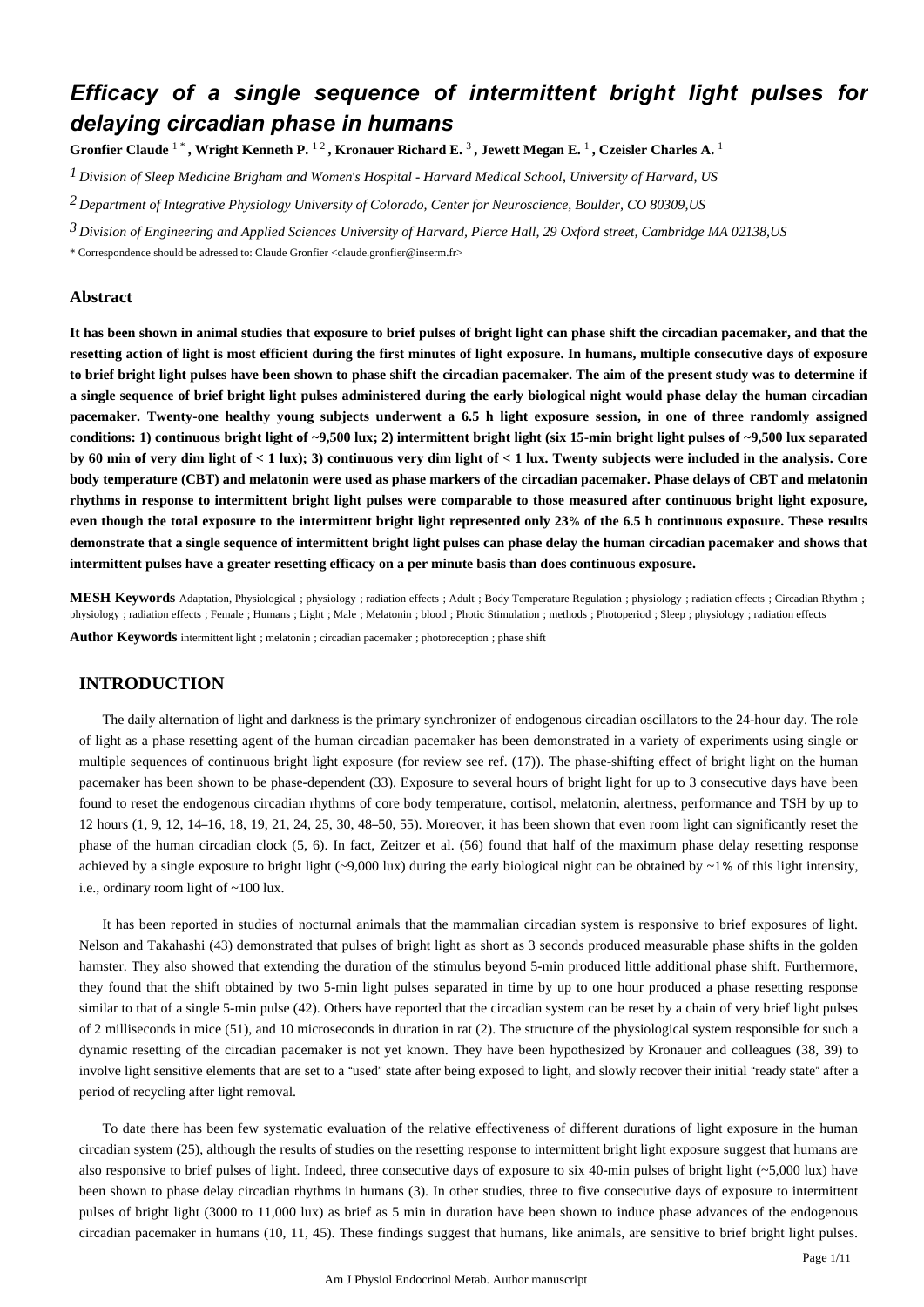However, interpretation of the temporal dynamics of the resetting response was complicated by the use of multiple, consecutive days of light exposure in those studies.

In the present study, we therefore quantified the phase-resetting efficacy of a single sequence of intermittent bright light pulses given during the biological night, as compared to subjects exposed to continuous bright light or to very dim light at the same circadian phase. Based on prior results, we anticipated a robust phase delay in the groups of subjects exposed to both continuous (33) and intermittent (45) bright light vs. small drifts in phase in the group of control subjects exposed to continuous very dim light due to the near-24-h period of the human circadian pacemaker (13, 33, 34, 54). In addition, based on a mathematical model of the effect of light on the human circadian pacemaker developed by Kronauer and co-workers (32, 38, 39), we predicted that the resetting effect of the intermittent light exposure would be more efficient than continuous bright light exposure, as measured by the amount of shift induced per minute of bright light exposure.

## **MATERIAL AND METHODS**

#### **Subjects**

Twenty-one healthy subjects participated in the study; 20 subjects [24.3 ± 3.9 (SD) years old, 15 males, 6 females, BMI 22.8 ± 2.3(SD) ] were included in the analysis due to non-compliance to constant routine procedures by one subject. The subjects had no medical, psychiatric, or sleep disorders as determined by history, physical examination, electrocardiogram, blood and urine biochemical screening tests, and psychological screening questionnaires (Minnesota Mutliphasic Personality Inventory and Beck Depression Inventory). A staff psychologist interviewed subjects and those with a history of or a current psychiatric pathology were excluded. Subjects reported that they were not taking any medication and were instructed to abstain from the use of alcohol, nicotine, recreational drugs, and foods or beverages containing caffeine for three weeks prior to the study. All participants were drug free at the time of study as verified by a comprehensive toxic analysis conducted upon admission to the laboratory. All experimental procedures were carried out in accordance with the principles of the Declaration of Helsinki, and the protocol was approved by the Human Research Committee at the Brigham and Women's Hospital. Prior to beginning the protocol, all participants gave informed, written consent.

#### **Overall study design**

Subjects were required to maintain a regular 8:16 h sleep: wake schedule at home for at least 3 weeks prior to admission to the laboratory. In order to ensure compliance to this protocol, subjects were required to call into a date/time-stamped answering machine just prior to going to bed and immediately upon awakening, and the times were compared to sleep-wake logs on the day of admission. In addition, wrist activity and light exposure were monitored for 1 week immediately prior to admission to the laboratory (Actiwatch-L, Mini Mitter, Sunriver, OR, USA) and were used to verify the stability of their sleep-wake cycle during that last week and throughout the entire impatient protocol.

Upon admission to the study on experimental day 1, subjects were maintained in an environment free from external time cues, including clocks, radios, television, visitors, and sunlight. Subjects maintained contact with staff members specifically trained to avoid communicating time of day or the nature of the experimental conditions to the subjects. Subjects were adapted to the laboratory with three baseline days (Days 1–3), during which time they continued to sleep and wake at their habitual times (Fig. 1). In order to assess their endogenous circadian phase before the light stimulus and to appropriately center the light stimulus during the following scheduled episodes of wakefulness, subjects underwent a 26.2-h initial constant routine (CR1; procedure described below) from day 4 to day 5. The duration of the constant routine—and the associated shift of the sleep episodes 4 and 5 (see Figure 1)—was designed so that the 6.5-h light exposure session (centered in the middle of the wake period) would coincide with the delay portion of the human phase response curve (33 ), and was started 9.05 h before habitual bedtime and ended 2.55 h before habitual wake time (corresponding to a center at  $\sim$ 3.5 h before the subjects' core body temperature minimum [CBTmin]).

On day 5, subjects were randomly assigned to one of the three light exposure conditions (described below). Then, they were scheduled to a final constant routine of 64-h duration (Days 6–9) to re-assess their endogenous circadian phase and thereby estimate the phase shift from the initial constant routine. Subjects were then discharged on day 10, after  $a \sim 22$ -h recovery sleep episode.

Page 2/11 During wake episodes, subjects were free to move about the suite as desired, except that they were asked not to lie down, nap, or exercise. Subjects' compliance with the protocol was monitored by means of closed-circuit cameras and frequent interaction with technicians. The experimental suites were equipped with ceiling-mounted cool-white (4,100 K) fluorescent lamps [Phillips (Eindhoven, The Netherlands) T8 and T80]. A computer system automatically turned the lighting to the required pre-set intensity at the scheduled times. Maximum light intensities, as measured vertically at a height of ~1.83 m using an IL1400 photometer (International Light, Newburyport, MA), were ~190 lux during the waking hours of the three baseline days (~90 lux measured horizontally at a height of ~1.37 m);  $\langle 8 \text{lux } (-1.5 \text{ lux} \text{ measured horizontally at a height of } -1.37 \text{ m})$  during the constant routines and the day of light exposure; and depending on the experimental condition (described below), <1 lux (~0.5 lux measured horizontally at a height of ~1.37 m) or ~9,500 lux (in the direction of gaze at a wall-mounted target) during the light exposure session. Sleep episodes were conducted in darkness. The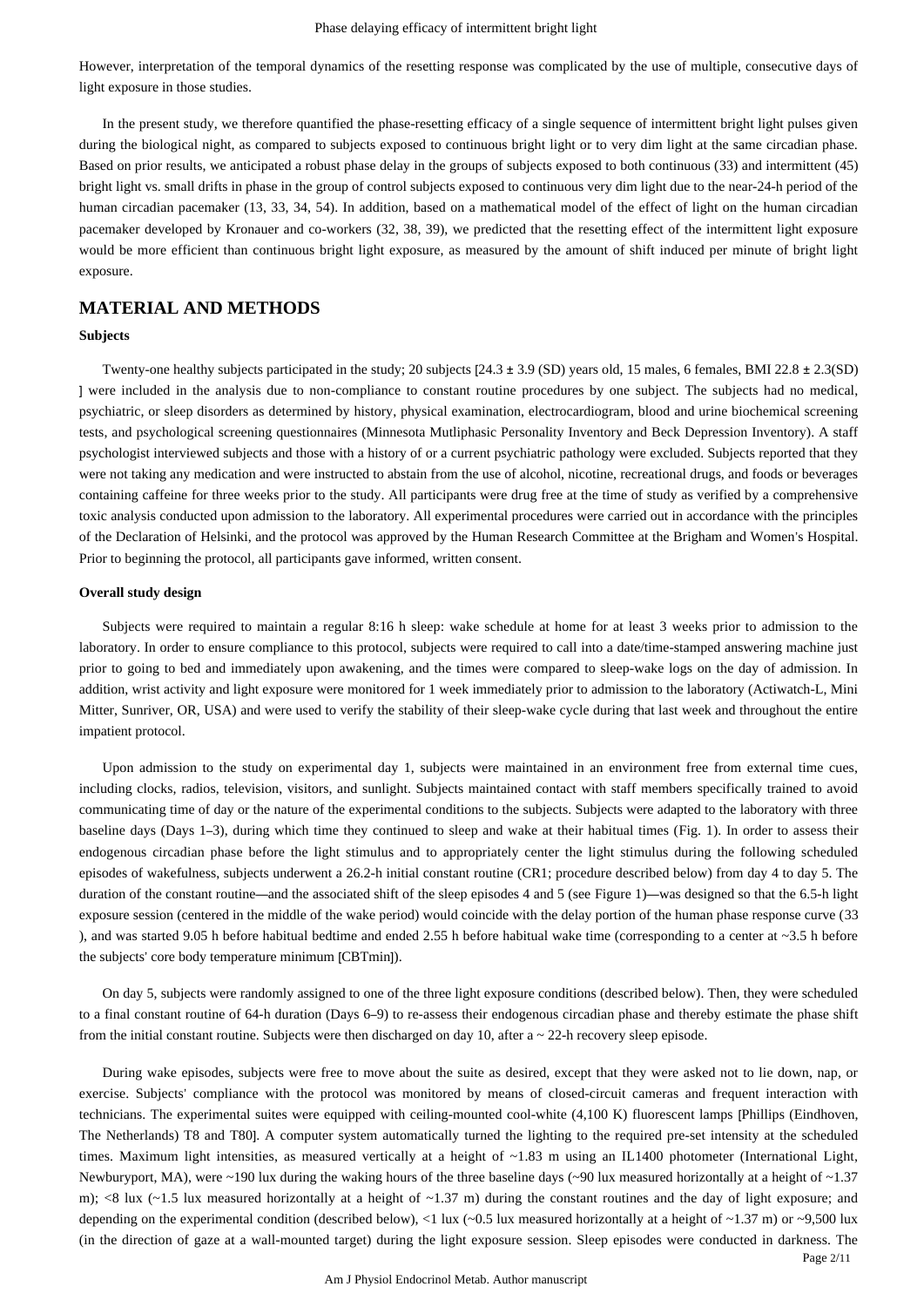experimental suites were equipped with hand-held terminals for on-line event recording, a porthole for 24-h blood sample collection with minimal sleep disturbance, a video camera and a voice-activated audio system.

#### **Constant Routine Procedure**

The constant routine (CR) procedure was used to assess the phase of two markers of the endogenous circadian pacemaker: the core body temperature rhythm and the melatonin rhythm. The methodology we used involved a refinement of a technique first proposed by Mills et al. (41), according to which the subjects are studied under constant environmental and behavioral conditions in order to eliminate or distribute across the circadian cycle the physiologic responses evoked by environmental or behavioral stimuli, such as sleeping, eating, and changes in posture (22). The CR consisted of a regimen of enforced wakefulness in a semi-recumbent posture in constant dim illumination of  $\sim$ 1.5 lux. Subjects were required to maintain a very low level of physical activity and were not permitted to change their posture throughout the constant routine. This posture was also maintained for urine samples and bowel movements. Nutritional intake was divided into hourly isocaloric snacks to maintain an equal caloric intake across the circadian cycle. Caloric requirements were calculated with use of the Wilmore nomogram (53) to determine the basal metabolic rate, and adjusted upward by a 10% activity factor. Fluid intake was calculated for each subject to account for the sedentary nature of the CR. A staff member monitored the subject to help maintain wakefulness and to ensure compliance with the posture and activity level requirements.

#### **Light exposure conditions**

Subjects were randomly assigned to one of the three light exposure conditions (Fig. 2). The light exposure session of 6.5 hours duration was centered 5.8 h before habitual wake time (i.e., it started ~1.1 h before habitual bedtime and ended ~2.6 h before habitual waketime) and therefore ~3.5 hours before CBT<sub>min</sub> (23). The three conditions were: continuous bright light (BL) of ~9,500 lux, defined as 100% bright light; intermittent bright light (IBL) consisting of six 15-minute bright light pulses of ~9,500 lux separated by 60 minutes of very dim light (<1 lux), defined as 23% bright light; and continuous very dim light (VDL) of <1 lux, defined as 0% bright light. In all three conditions, the 30 minutes prior to and the 30 minutes following the light exposure session were conducted in <1 lux. Seven subjects were randomized to each condition. Subjects were seated in a chair from 2 hours before until 2 hours after the end of the light exposure session. A technician was present at all times during the light exposure session to ensure compliance with the protocol. During the light exposure sessions, subjects were instructed to fix their gaze on a target mounted on the wall of their suite for 5 of every 10 minutes and then allowed free gaze for 5 of every 10 minutes to ensure consistency of light exposure between subjects. This alternating fixed and free gaze episodes continued during the entire duration of the light exposure sessions. Light intensity measurements were taken in the direction of gaze every five minutes to ensure that subjects were exposed to the appropriate light intensity for the appropriate duration. Clear polycarbonate lenses filtered 99.9% of the light in the UV range from the light source. In addition, all subjects wore clear goggles (model #S379; luminous transmittance 90%, UV absorption >99%, Uvex Safety, Smithfield, RI, USA) during the exposure sessions to bright light for additional protection against UV exposure.

#### **Data Collection**

#### *Temperature data*

A real time, on-line data acquisition system utilizing IBM-PC-compatible computers was employed to monitor and collect temperature data. Core body temperature was continuously recorded via a disposable rectal thermistor (Yellow Springs Instrument, Yellow Spring, OH, USA), and room temperature was recorded by means of a permanent air temperature thermistor; both were recorded every minute.

#### *Hormonal data*

Blood samples were collected every 40 minutes during constant routines, through an indwelling intravenous catheter that was inserted into a forearm vein on day 2 of the study, and every 5 to 10 minutes during the light exposure session (data will be presented elsewhere). A solution of heparinized saline (0.45% sodium chloride, 10 units of heparin/ml) was infused at a slow rate (20 ml/h, 200 IU heparin/h) between blood samples. We provided participants with Ferrous Gluconate (324 mg) pills to be taken at breakfast and dinner: 1) for a minimum of one week prior to participation in the inpatient research protocol; 2) during the inpatient portion of the protocol; and 3) for three weeks after completion of the protocol. Subjects' hemoglobin levels were tested every  $1-2 \text{ day(s)}$  to ensure appropriate levels ( $>11.0$ for men, >10.3 for women). Blood samples were collected in ethylenediaminetetraacetate (EDTA)- $K_2$  tubes, rapidly centrifuged at 4 $°C$ , and the plasma was stored at or below −25°C until assayed. Samples were assayed for melatonin using radioimmunoassay techniques (Diagnostech/Pharmasan, Osceol WI, USA). The assay sensitivity was 2.5 pg/ml. The average intra-assay coefficients of variation (CVs) were 6.4% below 50 pmol/L, and 4.9% above.

#### **Estimation of circadian phase**

For temperature data collected during constant routines, a non-linear least-squares dual-harmonic regression model with correlated noise (8) was used. The time of the fitted core body temperature minimum (CBT $_{\text{min}}$ ) was defined as the marker of the temperature phase. Data collected during the first 5 hours of the constant routines were excluded to minimize potential masking effects from the preceding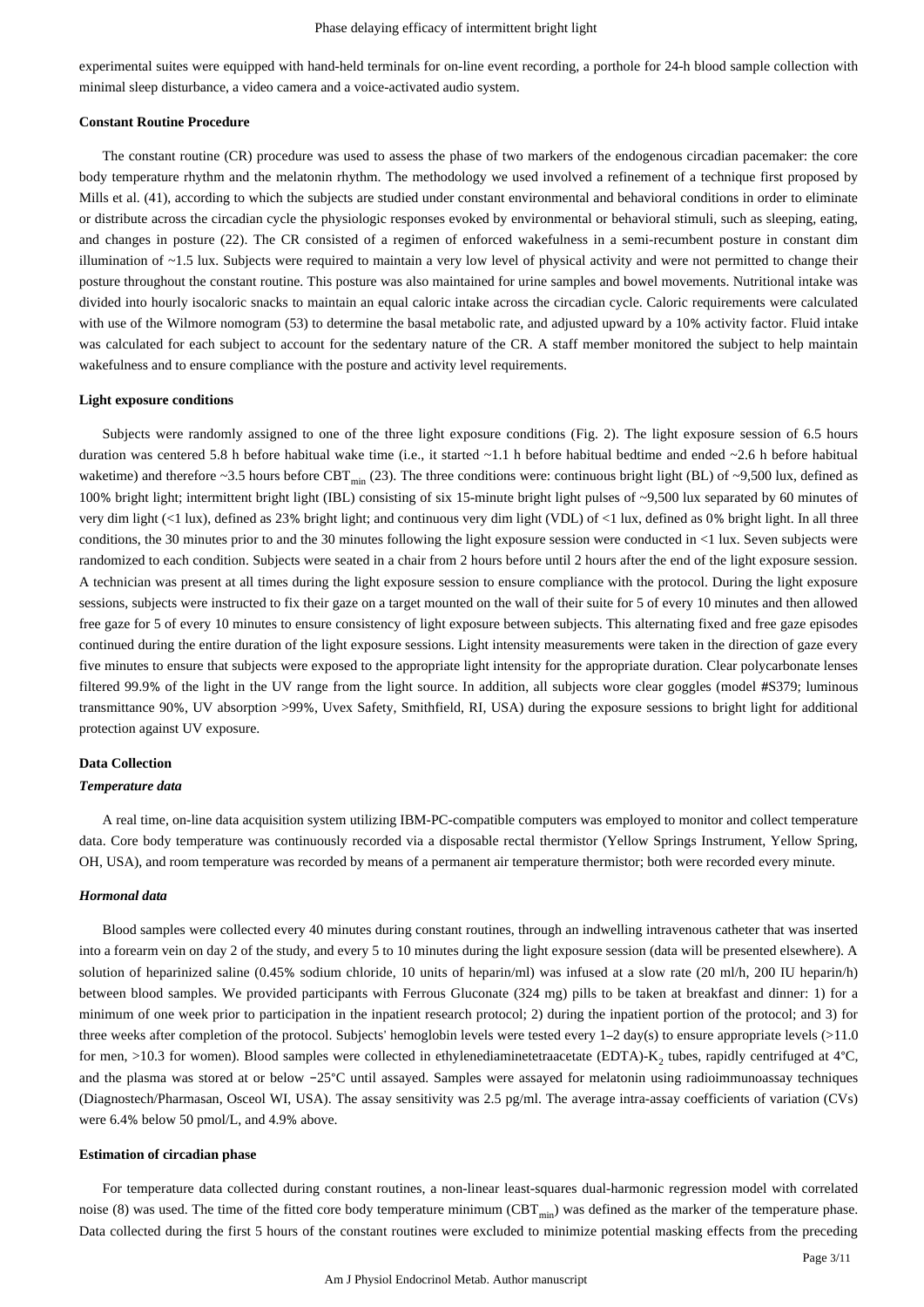sleep episode, or from changes in posture from flat to the semi-recumbent CR posture. In order to minimize uncertainty in the phase estimate, subjects for whom amplitude of the temperature rhythm was below 0.14°C were not included in the analysis (24) (see Table 1). In order to minimize the effect of inter-individual differences in circadian period on the phases shift assessments only the first circadian oscillation of melatonin and CBT of the final CR was included in the analysis, and phase was estimated on the same time window length as for CR1.

For melatonin data, a three-harmonics least-square regression analysis was applied to data collected during CR1 (Fig. 3, thick line) to estimate the amplitude of each subject's melatonin rhythm (Fig. 3, dashed line). A threshold of 25% of the peak-to-trough amplitude of the fitted curve (54) was calculated (Fig. 3, dotted line) and applied to data of CR1 and CR2 (first circadian oscillation considered). Three markers of melatonin phase were computed for each CR data: 1) the midpoint (MP<sub>25%</sub>) between 2) the upward (DLMOn<sub>25%</sub>), and 3) the downward (DLMOff $_{25\%}$ ) crossings of this 25% threshold.

Phase shifts of temperature and melatonin rhythms were calculated as the difference between the phase in CR1 and the phase in CR2.

#### **Statistical analysis**

Repeated-measure ANOVA (condition × phase marker) with Greenhouse-Geisser correction (only original degrees of freedom are reported), and Tukey tests for post-hoc multiple comparisons were used to compare phase shifts between phase markers, with H<sub>0</sub>:  $\mu$ DLMOn<sub>25%</sub> =  $\mu MP_{25\%}$  =  $\mu$ DLMOff<sub>25%</sub> =  $\mu CBT_{\text{min}}$ . Pearson correlations were calculated between phase shifts and initial phases of light exposure, between CBT<sub>min</sub> and melatonin phases shifts, and between phase shifts of the melatonin phase markers (DLMOn<sub>25%</sub> and  $DLMOff_{25}\%$ ).

### **RESULTS**

The light stimulus was on average centered 3.15  $\pm$  0.72 h after DLMOn<sub>25%</sub> and 3.39  $\pm$  1.28 h prior to CBT<sub>min</sub> (i.e., it started on average 5 minutes (0.09  $\pm$  0.72 h) before DLMOn<sub>25%</sub> and ended 5 minutes (0.09  $\pm$  1.56 h) after CBT<sub>min</sub>) (Table 1). There were no significant differences between the three groups in the initial phases of the temperature and melatonin rhythms at which the light intervention occurred. There were minimal changes in phase observed in the control group of subjects exposed to very dim light (median phase change of +0.44 h for CBT<sub>min</sub> and - 0.31 h for DLMOn<sub>25%</sub>; Fig. 4). A significantly greater phase delay was observed in subjects exposed either to continuous bright light [median phase delay = -2.70 h for CBT<sub>min</sub> (p<0.0002 vs. controls), 3.03 h for DLMOn<sub>25%</sub> (p<0.0002 vs. controls), -2.71 h for MP<sub>25%</sub> (p<0.0002 vs. controls), and -2.38 h for DLMOff<sub>25%</sub> (p=0.0003 vs. controls)] or intermittent bright light [median phase delay = -1.73 h for CBT<sub>min</sub> (p<0.0003 vs. controls), -2.34 h for DLMOn<sub>25%</sub> (p<0.0002 vs. controls), -2.30 h for MP25% (p<0.0002 vs. controls), and  $-1.63$  h for DLMOff<sub>25%</sub> (p=0.001 vs. controls)]. As expected for the selected phase of light exposure, the continuous and intermittent bright light groups demonstrated phase delays of their endogenous circadian rhythms of core body temperature and melatonin (Fig. 4). Although the phase shifts observed in the IBL group were slightly smaller than those observed in the BL group, no statistical differences were found for any marker (Fig. 4).

The resetting responses measured with  $CBT_{min}$  were more variable than those measured with melatonin (Table 1), however, we found highly significant and positive linear relationships between the markers of the two rhythms ( $r_{\text{CBTmin/DLMOn25}}$ % = 0.896,  $r_{\text{CBTmin/MP25}}$ % = 0.871,  $r_{\text{CBTmin/DLMOff25\%}} = 0.779$ ; p  $\leq 0.0001$  for all three correlation coefficients).

We found no significant linear correlation between observed melatonin phase shifts and the initial phases of light exposure  $(\varphi_{\text{init}})$ within the limited range of initial phases to which subjects were exposed within each condition (r $\varphi$ <sub>init/DLMOn25</sub>% = 0.182, r $\varphi$ <sub>init/MP25</sub>% = 0.071,  $r\varphi_{\text{init/DI-Mf725}}$ % = 0.031; p non significant for all three correlation coefficients)

In appraising the variability of the phase shift data presented here (Table 1) we recognize three independent variability sources whose variances should sum: 1) noise in the individual phase assessments whose difference comprises the phases shift, 2) inter-subject differences in the endogenous circadian period that leads to different phase drifts over the two cycles of shift assessments. 3) inter-subject differences in photic response arising either from sensitivity differences or from differences in the timing of the stimulus. Klerman et al. ( 36) found that the method of single-phase assessment yielding the lowest variance was a normalized level-crossing on the rising front of the melatonin pulse. This variance could be as low as  $0.04 \text{ h}^2$  (50<sup>th</sup> percentile) so that for phase shifts the variance might be 0.08 h<sup>2</sup>. For our results the DLMOn<sub>25%</sub> does indeed give consistently the lowest variance estimates. Czeisler et al. (13) estimated the standard deviation of circadian period for young adults to be 0.13 h so that a two-cycle phase drift would show a variance of 0.07 h<sup>2</sup>. We recognize that variance estimates are extremely unreliable for data groups of 6 or 7 members. However, the value of 0.15  $h^2$  for the VDL condition is consistent with the sum of 0.08 h<sup>2</sup> and 0.07 h<sup>2</sup> for sources (1) and (2) described above. The variance of 0.20 h<sup>2</sup> for the BL condition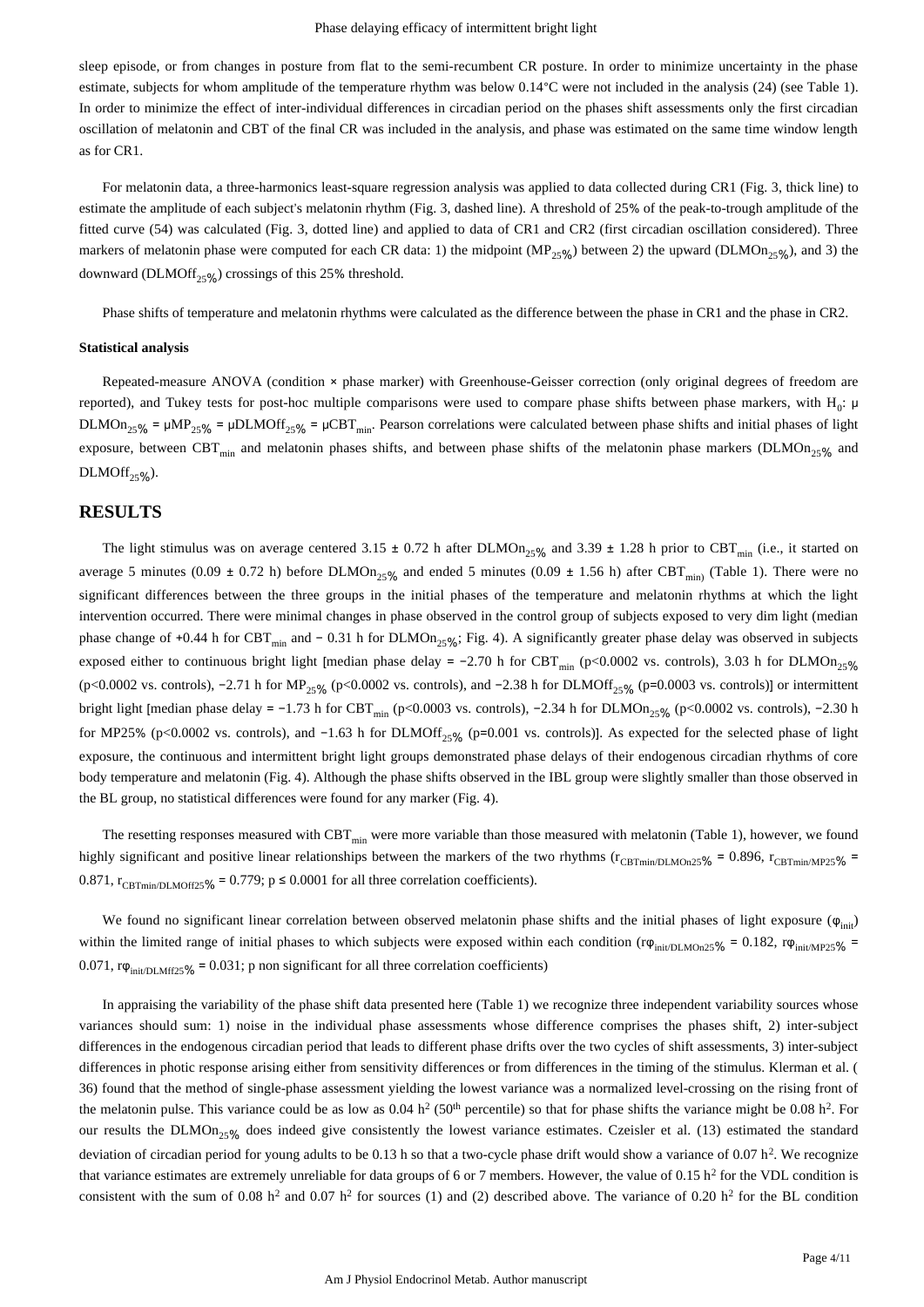suggests that perhaps as little as 0.05 h<sup>2</sup> might be ascribed to source (3). However, by this reasoning the variance of 0.12 h<sup>2</sup> for the IBL condition is inexplicably small and may represent a remarkably homogeneous subject group with little difference in endogenous circadian period.

## **DISCUSSION**

The current results demonstrate that a single sequence of intermittent bright light exposure is effective in inducing phase delays of the human circadian timing system. The phase delays observed after intermittent bright light exposure were comparable to those measured after continuous bright light exposure (Fig. 4), even though the bright light represented only 23% of the 6.5 h light exposure session. Given that the median phase delay measured with DLMOn<sub>25%</sub> was -3.03 h under continuous bright light condition (6.5 hours of bright light), and −2.34 h in the intermittent bright light (1.5 h of bright light) condition, the phase resetting ability of intermittent bright light exposure, taking into account the reference −0.31 h phase shift measured in the control very dim light condition, was 3.2 times greater than that of continuous bright light exposure on a per minute basis of bright light exposure.

The small change in phase observed in the control group may be attributed to the longer-than-24 h period of the circadian pacemaker ( 13), and the potentially the weak entraining effect of non-photic synchronizers (37). We conclude that the additional 2.06 h average change in phase (DLMOn) observed in the intermittent bright light group as compared to the control group represents the direct effect of the exposure to intermittent bright light on the circadian pacemaker.

Based on previous studies (3, 10, 45) we expected a robust phase delay for both BL and IBL exposure. Indeed, the dynamic resetting model developed by Kronauer et al. (30; 35; 36) predicted that the phase shift after IBL would be ~70% of that after continuous BL. In fact, we found that IBL was 69% as effective in shifting CBT<sub>min</sub>, 74% as effective in shifting DLMOn<sub>25%</sub>, and 83% and 61% as effective in shifting  $MP_{25\%}$  and DLMOff<sub>25%</sub>, respectively compared to BL. For all markers studied, the shifts after IBL exposure were not significantly different from those after BL exposure, and phase delay shifts after IBL and BL exposures were significantly greater than those after VDL exposure.

The mathematical model developed by Kronauer and colleagues (32, 38, 39) predicts that there is a greater activation rate (a measure of resetting effectiveness of light) at the very beginning of a light pulse. As activator elements are depleted, the activation rate becomes limited by the rate at which elements are recycled. This model is consequently characterized by two rate parameters: a forward rate, α, that depends on light intensity, I, but is fixed at any given intensity, and a backward rate, β, that is independent of intensity. For any given I, at least two different temporal patterns are needed to estimate  $\alpha$  and β from the response data (38, 39). For I  $\cong$  10,000 lux,  $\alpha$  and β were estimated to be  $\sim$ 15 min<sup>-1</sup> and 90 min<sup>-1</sup> respectively.

For a periodic stimulus pattern consisting of alternating light and dark episodes, we denote that the fraction of cycle time the light is " on" as the "duty cycle". If a window of time is available for stimulation, the maximum response will be generated by using light the entire time (duty cycle=1). However, most of this light is used inefficiently since after a time, t  $\approx \alpha^{-1}$ , the incremental response is limited by the recycle rate and consequently is low. The maximally efficient use of a stimulus (i.e., maximum response per minute of stimulus) is found when the duty cycle is very low, but then the total response is also low. Intermediate duty cycles effect a compromise: less than maximum efficiency but total response not a great deal below maximum. The present experiment was designed with several objectives. The first was to expose subjects to a single sequence of bright light pulses, as opposed to multiple sequence of exposure over several days. A second was to extend the range of the duration of near darkness from the former range of 20–45 minutes to 60 minutes. A third was to study a short duty cycle of 0.23. Both these changes in intermittent light patterns, besides improving the accuracy of rate estimate, increase the practical usefulness of intermittent light intervention. Our fourth goal was to validate Kronauer's mathematical model of resetting efficacy of intermittent bright light (32, 38, 39); simulations based on existing rate estimates indicated that the pattern of light exposure used in this experiment would produce ~70% of the resetting drive onto the circadian pacemaker achieved by continuous bright light.

These results are in agreement with animal studies that reported that the resetting action of light was most efficient at the beginning of the light exposure, and that minimal additional phase shift was produced by further extension of the light stimulus (2, 42, 43, 51) due to a reduction in photic responsiveness of the circadian pacemaker (35).

It is now recognized that the visual photopic and scotopic systems are not the only photosensitive structures in the retina. Recent studies in mammals have identified a subset of retinal ganglion cells (RGCs) that are intrinsically photosensitive and are involved in conveying photic input to the circadian system (4, 26, 28, 44, 46). These cells contain a photopigment melanopsin, that appears to have a broad role in non-visual photoreception (27). Although the involvement of cryptochromes in phototransduction to the circadian system has been suggested (52), recent evidence suggest that these non-visual (melanopsin-containing RGCs) along with the classical visual (rod and cones) photoreceptive systems account for all non-image forming functions involved in pupillary light reflex and circadian photoentrainment (29, 40, 44).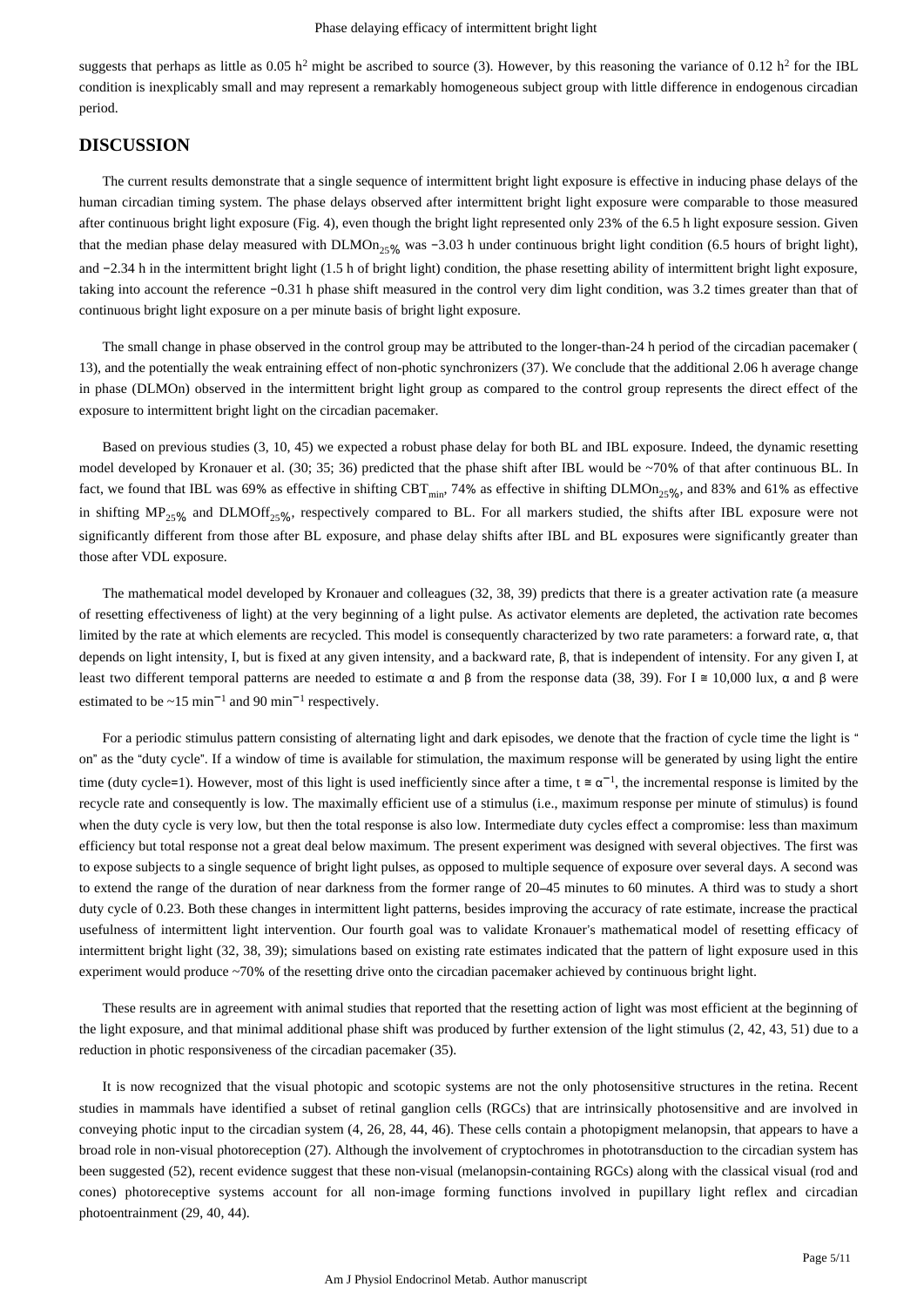Given the unusual light responses of the melanopsin-containing RGCs (4), it is possible that these cells embody the Process L proposed in the model of Kronauer et al. (38, 39) that intervenes between light and the pacemaker oscillator (process P). Process L can itself be parsed into two functions. One is a dynamical system in which activation elements are used and subsequently recycled. The other function is a simple power-law relation between the strength of light and the utilization rate parameter. The exponent for the power law inferred for human phase-shift data is proportional to the 0.6 power of light intensity. In their report, Berson et al (4) include data on the acute (1 sec average) intracellular depolarization of a ganglion cell as a function of irradiance at several wavelengths of light. A plausible representation of the irradiance dependence is a power law with an exponent of 0.6 over a range of 1.5 to 2 log units (from threshold to saturation). It is possible that these ganglion cells might also embody the dynamical system portion of process L, but the data presented thus far do not cover the temporal range required either to support or to reject this possibility. The response dynamics of rods and cones to light make them unlikely to embody process L. Further investigations, however, including exposures to intermittent light of different duty cycles, and different wavelengths are required to clarify this point.

These findings have important implication as they provide a greater understanding of the effects of brief episodes of light on the human circadian timing system, and suggest that the intermittent exposure to bright light that occurs in everyday life (47) may have a much greater impact on circadian entrainment than previously recognized. The present results also indicate that brief episodes of light exposure may be a cost- and time-effective way of resetting the circadian timing system in humans. Such strategies could be used not only treat circadian misalignment related to the low light intensities (20, 54) associated with space missions, but also—as shown in the field setting, in which subjects are exposed to conflicting cues—to treat circadian misalignment associated with transmeridian travel, shiftwork ( 3, 7, 10, 31), and circadian sleep disorders such a advanced (ASPS) and delayed sleep phase syndrome (DSPS).

#### **Ackowledgements:**

We thank the subject volunteers, the subject recruiters, the laboratory technicians involved in data collection, and Dr S.W. Lockley for his comments on an early version of the manuscript. This work described in this article was supported by grant NAG 5-3952 from the National Aeronautics and Space Agency, by, and by General Clinical Research Center grant GCRC-M01-RR02635 from the National Center for Research Resources.

#### **References:**

- 1. Allan JS , Czeisler CA Persistence of the circadian thyrotropin rhythm under constant conditions and after light-induced shifts of circadian phase. Journal of Clinical Endocrinology and Metabolism. 79: 508- 512 1994;
- 2. Arvanitogiannis A , Amir S Resetting the rat circadian clock by ultra-short light flashes. Neuroscience Letters. 261: 159- 162 1999;
- 3. Baehr EK , Fogg LF , Eastman CI Intermittent bright light and exercise to entrain human circadian rhythms to night work. American Journal of Physiology. 277: R1598- R1604 1999;
- 4. Berson DM , Dunn FA , Takao M Phototransduction by retinal ganglion cells that set the circadian clock. Science. 295: 1070- 1073 2002;
- 5. Boivin DB , Czeisler CA Resetting of circadian melatonin and cortisol rhythms in humans by ordinary room light. Neuroreport. 9: 779- 782 1998;
- 6. Boivin DB , Duffy JF , Kronauer RE , Czeisler CA Dose-response relationships for resetting of human circadian clock by light. Nature. 379: 540- 542 1996;
- 7. Boivin DB , James FO Circadian adaptation to night-shift work by judicious light and darkness exposure. Journal of Biological Rhythms. 17: 556- 567 2002;
- 8. Brown EN , Czeisler CA The statistical analysis of circadian phase and amplitude in constant-routine core-temperature data. Journal of Biological Rhythms. 7: 177- 202 1992;
- 9. Buresova M , Dvorakova M , Zvolsky P , Illnerova H Early morning bright light phase advances the human circadian pacemaker within one day. Neuroscience Letters. 121: 47- 50 1991;
- 10. Burgess HJ , Crowley SJ , Gazda CJ , Fogg LF , Eastman CI Preflight adjustment to eastward travel: 3 days of advancing sleep with and without morning bright light. J Biol Rhythms. 18: 318- 328 2003;
- 11. Crowley SJ , Lee C , Tseng CY , Fogg LF , Eastman CI Combinations of bright light, scheduled dark, sunglasses, and melatonin to facilitate circadian entrainment to night shift work. J Biol Rhythms. 18: 513- 523 2003;
- 12. Czeisler CA , Allan JS , Strogatz SH , Ronda JM , Sanchez R , Rios CD , Freitag WO , Richardson GS , Kronauer RE Bright light resets the human circadian pacemaker independent of the timing of the sleep-wake cycle. Science. 233: 667- 671 1986;
- 13. Czeisler CA , Duffy JF , Shanahan TL , Brown EN , Mitchell JF , Rimmer DW , Ronda JM , Silva EJ , Allan JS , Emens JS , Dijk DJ , Kronauer RE Stability, precision, and near-24-hour period of the human circadian pacemaker. Science. 284: 2177- 2181 1999;
- 14. Czeisler CA , Johnson MP , Duffy JF , Brown EN , Ronda JM , Kronauer RE Exposure to bright light and darkness to treat physiologic maladaptation to night work. New England Journal of Medicine. 322: 1253- 1259 1990;
- 15. Czeisler CA , Kronauer RE , Allan JS , Duffy JF , Jewett ME , Brown EN , Ronda JM Bright light induction of strong (type 0) resetting of the human circadian pacemaker . Science. 244: 1328- 1333 1989;
- 16. Czeisler CA , Waterhouse JM The effect of light on the human circadian pacemaker. Circadian Clocks and Their Adjustment. Chichester (Ciba Found. Symp. 183) John Wiley and Sons, Inc; 1995; 254- 302
- 17. Czeisler CA , Wright KP Jr , Turek FW , Zee PC Influence of light on circadian rhythmicity in humans. New York Marcel Dekker, Inc; 1999; 149- 180
- 18. Dawson D , Encel N , Lushington K Improving adaptation to simulated night shift: Timed exposure to bright light versus daytime melatonin administration. Sleep. 18: 11- 21 1995;
- 19. Dawson D , Lack L , Morris M Phase resetting of the human circadian pacemaker with use of a single pulse of bright light. Chronobiology International. 10: (2) 94- 102 1993;
- 20. Dijk DJ , Neri DF , Wyatt JK , Ronda JM , Riel E , Ritz-De Cecco A , Hughes RJ , Elliott AR , Prisk GK , West JB , Czeisler CA Sleep, performance, circadian rhythms, and light-dark cycles during two space shuttle flights. American Journal of Physiology. 281: R1647- R1664 2001;
- 21. Drennan M , Kripke DF , Gillin JC Bright light can delay human temperature rhythm independent of sleep. American Journal of Physiology. 257: R136- R141 1989;
- 22. Duffy JF , Dijk DJ Getting through to circadian oscillators: why use constant routines?. Journal of Biological Rhythms. 17: 4- 13 2002;
- 23. Duffy JF , Dijk DJ , Klerman EB , Czeisler CA Later endogenous circadian temperature nadir relative to an earlier wake time in older people. American Journal of Physiology. 275: R1478- R1487 1998;
- 24. Duffy JF , Kronauer RE , Czeisler CA Phase-shifting human circadian rhythms: Influence of sleep timing, social contact and light exposure. Journal of Physiology (London). 495: 289- 297 1996;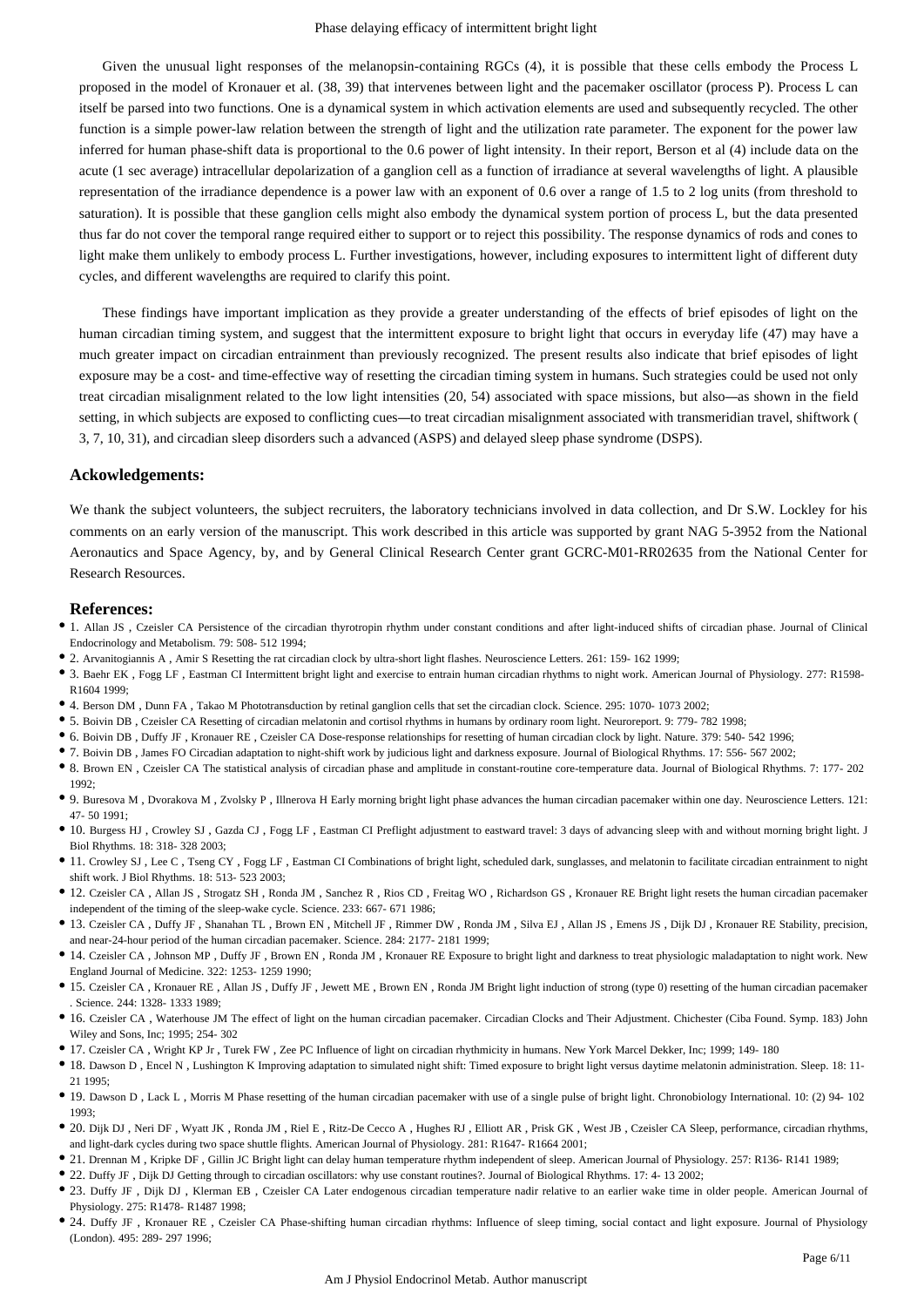#### Phase delaying efficacy of intermittent bright light

- 25. Eastman CI , Liu L , Fogg LF Circadian rhythm adaptation to simulated night shift work: Effect of nocturnal bright-light duration. Sleep. 18: 399- 407 1995;
- 26. Gooley JJ , Lu J , Chou TC , Scammell TE , Saper CB Melanopsin in cells of origin of the retinohypothalamic tract. Nature Neuroscience. 4: 1165- 2001;
- 27. Gooley JJ , Lu J , Fischer D , Saper CB A broad role for melanopsin in nonvisual photoreception. Journal of the Neurological Sciences. 23: 7093- 7106 2003;
- 28. Hattar S , Liao HW , Takao M , Berson DM , Yau KW Melanopsin-containing retinal ganglion cells: architecture, projections, and intrinsic photosensitivity. Science. 295: 1065- 1070 2002;
- 29. Hattar S , Lucas RJ , Mrosovsky N , Thompson S , Douglas RH , Hankins MW , Lem J , Biel M , Hofmann F , Foster RG , Yau KW Melanopsin and rod-cone photoreceptive systems account for all major accessory visual functions in mice. Nature. 424: 75- 81 2003;
- 30. Honma K , Honma S , Wada T Phase-dependent shift of free-running human circadian rhythms in response to a single bright light pulse. Experientia. 43: 1205- 1207 1987 ;
- 31. Horowitz TS , Cade BE , Wolfe JM , Czeisler CA Efficacy of bright light and sleep/darkness scheduling in alleviating circadian maladaptation to night work. 281: E384- E391 2001;
- 32. Jewett ME , Forger DB III , Kronauer RE Revised limit cycle oscillator model of human circadian pacemaker. Journal of Biological Rhythms. 14: 493- 499 1999;
- 33. Khalsa SBS , Jewett ME , Cajochen C , Czeisler CA A phase response curve to single bright light pulses in human subjects. Journal of Physiology (London). 549: 945- 952 2003;
- 34. Khalsa SBS, Jewett ME, Duffy JF, Czeisler CA The timing of the human circadian clock is accurately represented by the core body temperature rhythm following phase shifts to a three-cycle light stimulus near the critical zone. Journal of Biological Rhythms. 15: 524- 530 2000;
- 35. Khammanivong A , Nelson DE Light pulses suppress responsiveness within the mouse photic entrainment pathway. Journal of Biological Rhythms. 15: 393- 405 2000;
- 36. Klerman EB , Gershengorn HB , Duffy JF , Kronauer RE Comparisons of the variability of three markers of the human circadian pacemaker. Journal of Biological Rhythms. 17: 181- 193 2002;
- 37. Klerman EB , Rimmer DW , Dijk DJ , Kronauer RE , Rizzo JF III , Czeisler CA Nonphotic entrainment of the human circadian pacemaker. American Journal of Physiology. 274: R991- 1998;
- 38. Kronauer RE, Forger D., Jewett ME Quantifying human circadian pacemaker response to brief, extended, and repeated light stimuli over the photopic range. Journal of Biological Rhythms. 14: 500- 515 1999;
- 39. Kronauer RE , Forger DB , Jewett ME Errata Quantifying human circadian pacemaker response to brief, extended, and repeated light stimuli over the photopic range. Journal of Biological Rhythms. 15: 184- 186 2000;
- 40. Lucas RJ , Hattar S , Takao M , Berson DM , Foster RG , Yau KW Diminished pupillary light reflex at high irradiance in melanopsin-knockout mice. Science. 299: 245- 247 2003;
- 41. Mills JN, Minors DS, Waterhouse JM Adaptation to abrupt time shifts of the oscillator[s] controlling human circadian rhythms. Journal of Physiology (London). 285: 455 - 470 1978;
- 42. Nelson DE , Takahashi JS Integration and saturation within the circadian photic entrainment pathway of hamsters. American Journal of Physiology. 277: R1351- R1361 1999;
- 43. Nelson DE , Takahashi JS Sensitivity and integration in a visual pathway for circadian entrainment in the hamster (Mesocricetus auratus). Journal of Physiology. 439: 115- 145 1991;
- 44. Panda S , Provencio I , Tu DC , Pires SS , Rollag MD , Castrucci AM , Pletcher MT , Sato TK , Wiltshire T , Andahazy M , Kay SA , Van Gelder RN , Hogenesch JB Melanopsin is required for non-image-forming photic responses in blind mice. Science. 301: 525- 527 2003;
- 45. Rimmer DW , Boivin DB , Shanahan TL , Kronauer RE , Duffy JF , Czeisler CA Dynamic resetting of the human circadian pacemaker by intermittent bright light. 279: R1574- R1579 2000;
- 46. Ruby NF , Brennan TJ , Xie X , Cao V , Franken P , Heller HC , O'Hara BF Role of melanopsin in circadian responses to light. Science. 298: 2211- 2213 2002;
- 47. Savides TJ , Messin S , Senger C , Kripke DF Natural light exposure of young adults. Physiology and Behavior. 38: 571- 574 1986;
- 48. Shanahan TL , Zeitzer JM , Czeisler CA Resetting the melatonin rhythm with light in humans. Journal of Biological Rhythms. 12: 556- 567 1997;
- 49. Van Cauter E , Sturis J , Byrne MM , Blackman JD , Leproult R , Ofek G , L'Hermite-Bal' riaux M , Refetoff S , Turek FW , Van Reeth O Demonstration of rapid light-induced advances and delays of the human circadian clock using hormonal phase markers. American Journal of Physiology. 266: E953- E963 1994;
- 50. Van Cauter E , Sturis J , Byrne MM , Blackman JD , Scherberg NH , Leproult R , Refetoff S , Van Reeth O Preliminary studies on the immediate phase-shifting effects of light and exercise on the human circadian clock. Journal of Biological Rhythms. 8: S99- S108 1993;
- 51. van den Pol AN , Cao V , Heller HC Circadian system of mice integrates brief light stimuli. American Journal of Physiology. 275: R654- R657 1998;
- 52. Van Gelder RN , Wee R , Lee JA , Tu DC Reduced pupillary light responses in mice lacking cryptochromes. Science. 299: 222- 2003;
- 53. Wilmore DW The metabolic management of the critically ill. New York Plenum Press; 1977;
- 54. Wright KP Jr , Hughes RJ , Kronauer RE , Dijk DJ , Czeisler CA Intrinsic near-24-hour pacemaker period determines limits of circadian entrainment to a weak synchronizer in humans. Proceedings of the National Academy of Science USA. 98: 14027- 14032 2001;
- 55. Youngstedt SD , Kripke DF , Elliott JA Circadian phase-delay effects of bright light alone and combined with exercise in humans. 282: R259- R266 2002;
- 56. Zeitzer JM , Dijk DJ , Kronauer RE , Brown EN , Czeisler CA Sensitivity of the human circadian pacemaker to nocturnal light: Melatonin phase resetting and suppression. Journal of Physiology (London). 526: 695- 702 2000;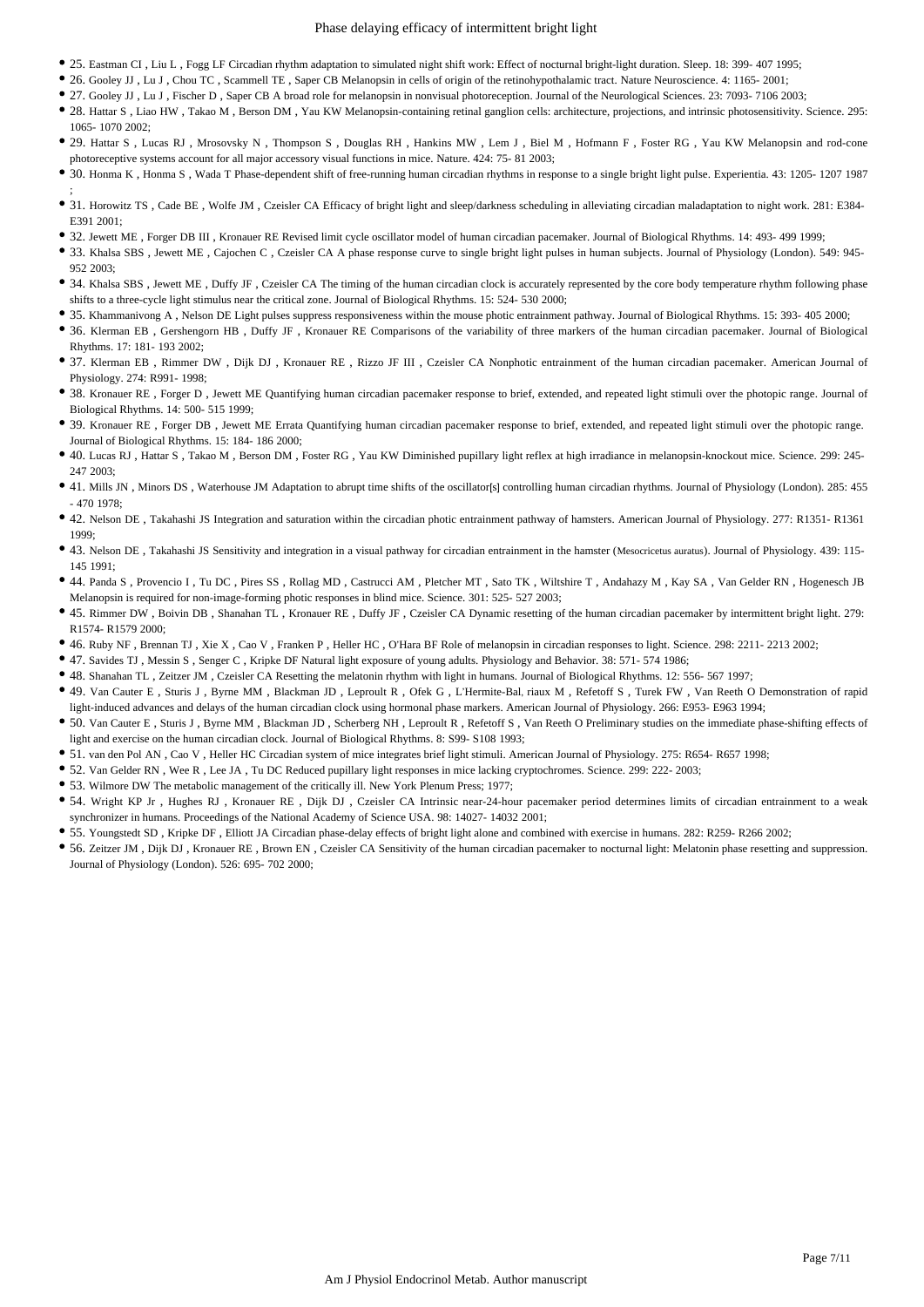#### **Figure 1**

Raster plot of the 10-day experimental protocol for subject 19a1. Scheduled sleep episodes (8 hours in darkness) are illustrated as black bars. During the baseline days (days 1–3), subjects were exposed to ~90 lux during wakefulness (16 hours). For the remainder of the study, except during the light exposure session, subjects were exposed to  $\sim$  1.5 lux during wakefulness (gray bars). A  $\sim$  26.2-h constant routine (CR1) was scheduled on days 4–5. The light exposure session (white bar) was scheduled on days 5–6, and consisted of 6.5 hours of exposure centered 5.8 hours before habitual wake time (i.e., it started ~1.1 h before habitual bedtime and ended ~2.6 h before habitual waketime). Following the light exposure day, subjects underwent a 64-h CR (CR2) and were discharged after an ~22-h recovery sleep episode. Dim light melatonin onsets (DLMOn<sub>25%</sub>) in CR1 and CR2 are indicated by  $\triangle$ . For this subject, the light exposure (BL condition) generated a phase delay of 3.15 h in the  $DLMOn_{25\%}$ .



#### **Figure 2**

Light exposure conditions: subjects were exposed either to 6.5 hours of continuous bright light (BL; ~9,500 lux), intermittent bright light [ IBL; six 15-minute bright light (~9,500 lux) pulses separated by 60 minutes of very dim light (<1 lux)] or very dim light (VDL; <1 lux).

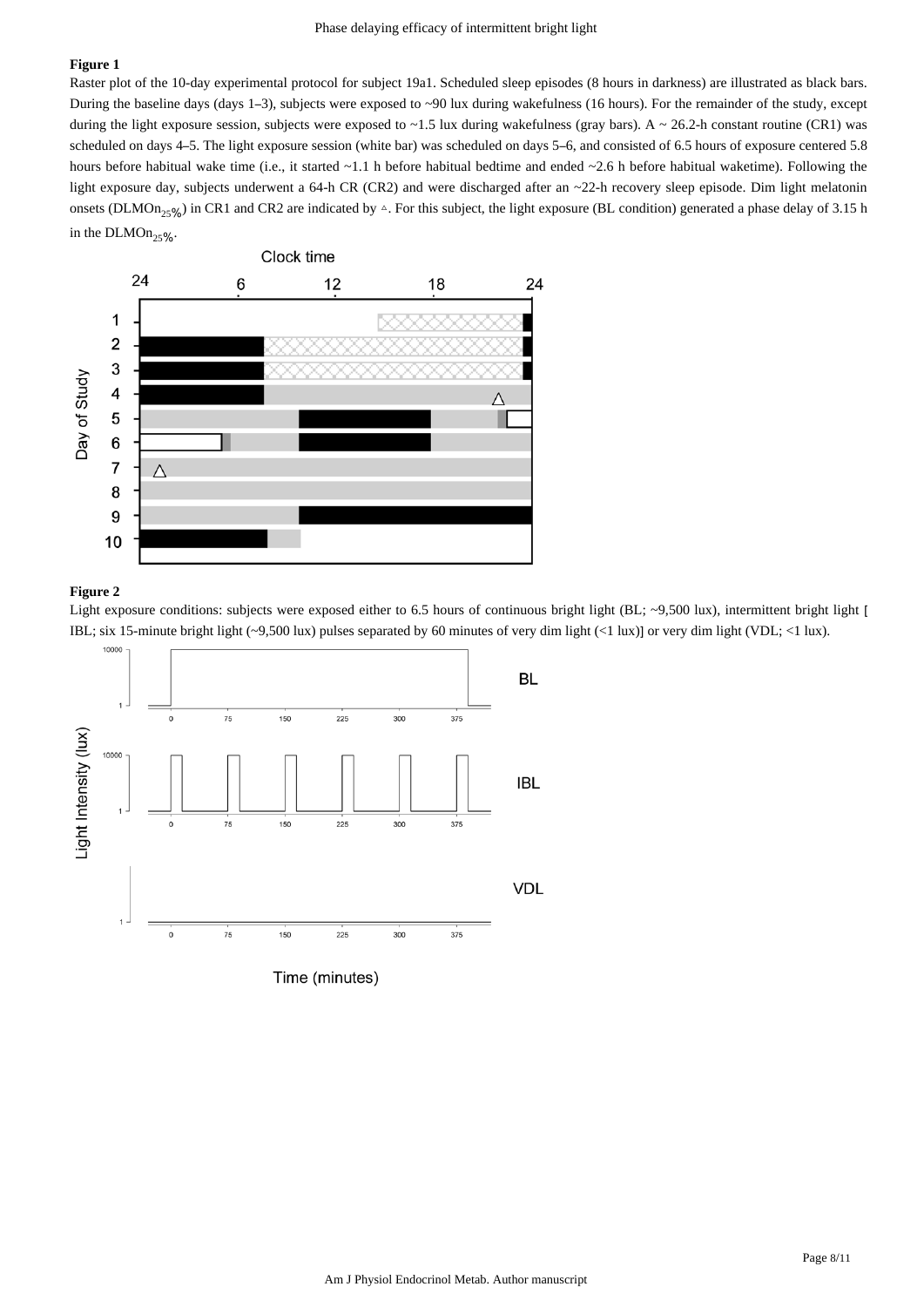#### **Figure 3**

Method used for melatonin phase assessment using Dim Light Melatonin Onset (DLMOn<sub>25%</sub>), Dim Light Melatonin Offset (DLMOff<sub>25%</sub>) and midpoint ( $MP_{25\%}$ ) phase markers. The thick line represents the three-harmonics fitted curve; the dashed line represents the amplitude of the fitted curve; the dotted line represents 25% of the amplitude. The figure also illustrates the bright light exposure session (L.E.S.)-induced melatonin suppression. The study days corresponding to the profile are given at the top of the figure. CR1: constant routine 1, CR2: constant routine 2.



#### **Figure 4**

Individual resetting responses to the very dim light (0%), intermittent bright light (23%) and continuous bright light (100%) exposure conditions, measured with core body temperature minimum (CBT<sub>min</sub>) and melatonin phase markers:  $DLMOn_{25\%}$  (dim light melatonin onset),  $MP_{25\%}$  (midpoint), and DLMOff<sub>25%</sub> (dim light melatonin offset). Phase-advance shifts are plotted as positive values, whereas phase-delay shifts are plotted as negative values. Horizontal bars represent the median phase shift observed in each condition.

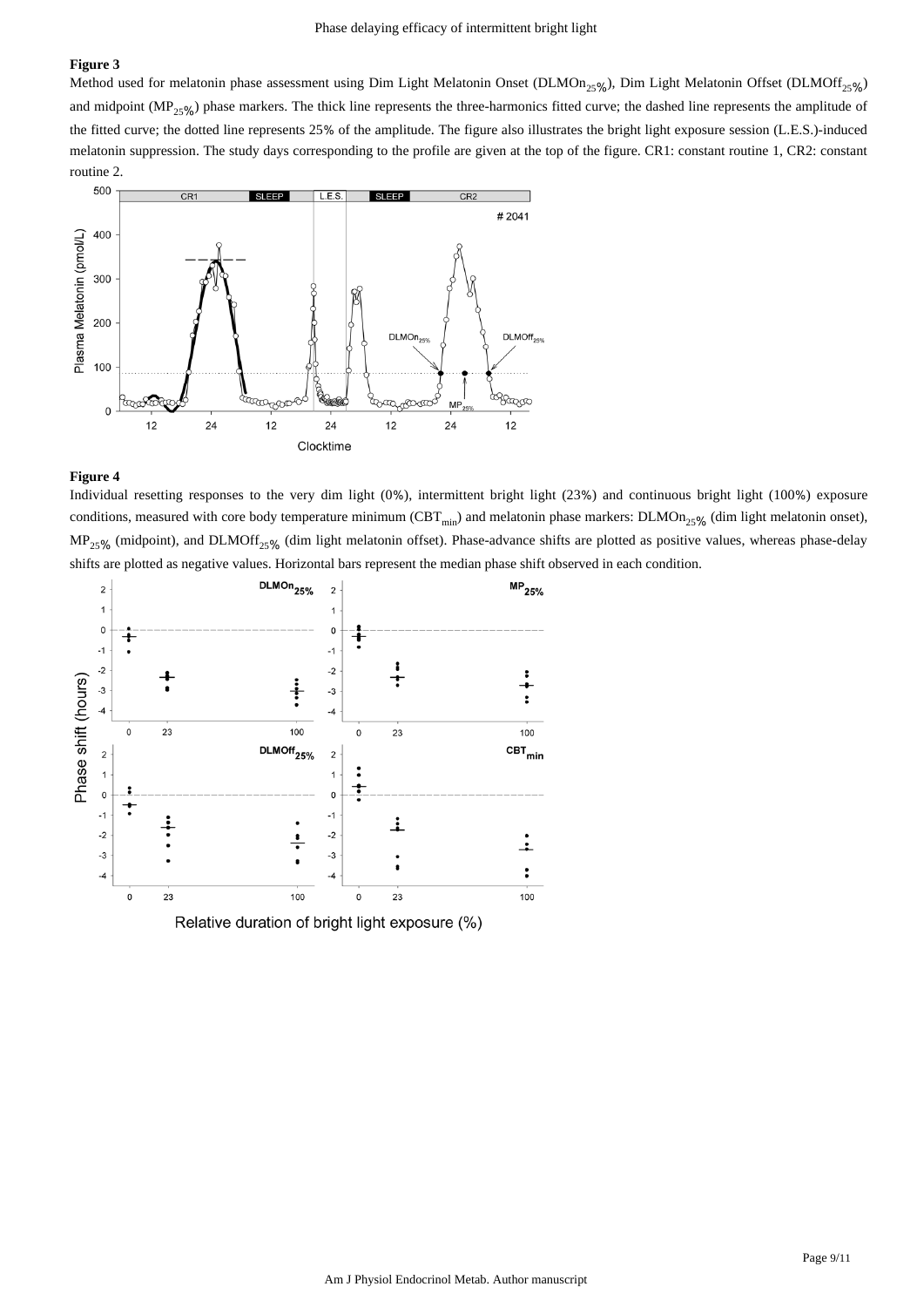## **Table 1**

Timing of Light Exposure Sessions (L.E.S.) and individual phase shifts of the endogenous circadian rhythms of temperature (CBT<sub>min</sub>) and melatonin (DLMOn<sub>25%</sub>, MP<sub>25%</sub>, DLMOff<sub>25%</sub>) in the bright light (BL), intermittent light (IBL) and very dim light (VDL) exposure groups. By convention, phase delays are negative (−) shifts, phase advances are positive shifts. Note that due to low amplitude of their CBT rhythms, phase shifts of CBT  $_{\text{min}}$  are not given for subjects 2008, and 2041, and the center of the light exposure sessions relative to CBT  $_{\text{min}}$  is not given for subject 2008. Due to missing blood samples, melatonin MP<sub>25%</sub> and DLMOn<sub>25%</sub> could not be calculated for subject 2056. Centers of the light exposure sessions and phase shifts are given in hours.

|                      |                           | <b>Initial Phase (clocktime)</b> |                  | L.E.S. (clocktime) |               | Center L.E.S. relative to |                 | <b>Phase shift</b> |                          |                          |                  |
|----------------------|---------------------------|----------------------------------|------------------|--------------------|---------------|---------------------------|-----------------|--------------------|--------------------------|--------------------------|------------------|
| <b>Subject Code</b>  | Gender                    | $\text{CBT}_{\text{min}}$        | $DLMOn_{25\%}$   | <b>Beginning</b>   | End           | $\text{CBT}_{\text{min}}$ | $DLMOn_{25\%}$  | $CBT_{min}$        | $DLMOn_{25\%}$           | <b>MP25%</b>             | $DLMOff_{25\%}$  |
| <b>Condition BL</b>  |                           |                                  |                  |                    |               |                           |                 |                    |                          |                          |                  |
| 19a1                 | ${\bf F}$                 | 4:17                             | 22:57            | 23:32              | 6:02          | $-1.50$                   | 3.82            | $-2.70$            | $-3.15$                  | $-2.65$                  | $-2.16$          |
| 2006                 | $\mathbf M$               | 3:27                             | 20:55            | 21:57              | 4:27          | $-2.25$                   | 4.28            | $-2.45$            | $-2.70$                  | $-2.05$                  | $-1.40$          |
| 2012                 | ${\bf F}$                 | 4:51                             | 23:16            | 23:04              | 5:34          | $-2.53$                   | 3.04            | $-3.72$            | $-3.36$                  | $-3.31$                  | $-3.27$          |
| 2036                 | $\mathbf M$               | 6:50                             | 23:26            | 23:01              | 5:31          | $-4.57$                   | 2.83            | $-2.03$            | $-2.92$                  | $-2.76$                  | $-2.60$          |
| 2041                 | ${\bf F}$                 | 1:57                             | 20:32            | 21:32              | 4:02          | $-1.17$                   | 4.24            | $\sim$             | $-2.48$                  | $-2.25$                  | $-2.03$          |
| 2043                 | $\mathbf M$               | 5:23                             | 22:50            | 23:04              | 5:34          | $-3.07$                   | 3.48            | $-4.02$            | $-3.72$                  | $-3.54$                  | $-3.36$          |
|                      | Median                    | 04:34                            | 22:53            | 23:03              | 5:33          | $-2.39$                   | 3.65            | $-2.70$            | $-3.03$                  | $-2.71$                  | $-2.38$          |
|                      | Mean±SD                   | $4:28 \pm 1:40$                  | $22:19 \pm 1:16$ | 22:42±0:46         | $5:12\pm0:46$ | $-2.51 \pm 1.22$          | $3.61 \pm 0.61$ | $-2.98 \pm 0.85$   | $-3.05 \pm 0.45$         | $-2.76 \pm 0.58$         | $-2.47 \pm 0.76$ |
|                      | <b>SEM</b>                | 00:41                            | 00:31            | 0:19               | 0:19          | 0.50                      | 0.25            | 0.38               | 0.18                     | 0.24                     | 0.31             |
| <b>Condition IBL</b> |                           |                                  |                  |                    |               |                           |                 |                    |                          |                          |                  |
| 19b9                 | M                         | 8:10                             | 23:51            | 23:06              | 5:36          | $-5.82$                   | 2.49            | $-1.18$            | $-2.12$                  | $-2.71$                  | $-3.28$          |
| 19c4                 | $_{\rm F}$                | 4:50                             | 22:22            | 23:06              | 5:36          | $-2.48$                   | 3.97            | $-1.43$            | $-2.88$                  | $-2.43$                  | $-1.98$          |
| 2004                 | M                         | 5:10                             | 0:40             | 23:01              | 5:31          | $-2.90$                   | 1.60            | $-3.55$            | $-2.45$                  | $-1.91$                  | $-1.37$          |
| 2024                 | M                         | 5:31                             | 22:48            | 22:58              | 5:28          | $-3.30$                   | 3.42            | $-1.73$            | $-2.14$                  | $-1.64$                  | $-1.12$          |
| 2035                 | $\mathbf M$               | 5:03                             | 22:12            | 22:01              | 4:31          | $-3.78$                   | 3.07            | $-3.07$            | $-2.98$                  | $-2.30$                  | $-1.63$          |
| 19c9                 | M                         | 6:19                             | 22:09            | 22:54              | 5:24          | $-4.17$                   | 4.00            | $-1.65$            | $-2.28$                  | $-1.82$                  | $-1.38$          |
| 2042                 | ${\bf F}$                 | 3:47                             | 23:23            | 22:01              | 4:31          | $-2.52$                   | 1.87            | $-3.65$            | $-2.34$                  | $-2.43$                  | $-2.52$          |
|                      | Median                    | 5:10                             | 22:48            | 22:58              | 5:28          | $-3.30$                   | 3.07            | $-1.73$            | $-2.34$                  | $-2.30$                  | $-1.63$          |
|                      | Mean±SD                   | $5:33 \pm 1:23$                  | 23:04±0:57       | 22:44±0:30         | $5:14\pm0:30$ | $-3.57 \pm 1.17$          | $2.92 \pm 0.96$ | $-2.32 \pm 1.06$   | $-2.46 \pm 0.34$         | $-2.18 \pm 0.39$         | $-1.90 \pm 0.77$ |
|                      | ${\bf SEM}$               | 0:31                             | 0:22             | 0:11               | 0:11          | 0.44                      | 0.36            | 0.40               | 0.13                     | 0.15                     | 0.29             |
| <b>Condition VDL</b> |                           |                                  |                  |                    |               |                           |                 |                    |                          |                          |                  |
| 19b1                 | M                         | 6:17                             | 0:10             | 23:32              | 6:02          | $-3.50$                   | 2.61            | 0.47               | $-0.33$                  | $-0.46$                  | $-0.58$          |
| 19c3                 | $\mathbf M$               | 6:08                             | 23:39            | 23:43              | 6:13          | $-3.17$                   | 3.31            | 0.42               | $-0.52$                  | $-0.19$                  | 0.13             |
| 2008                 | $\boldsymbol{\mathrm{F}}$ |                                  | 21:49            | 21:58              | 4:28          | $\sim$                    | 3.39            | $\sim$             | $-0.24$                  | 0.05                     | 0.34             |
| 2018                 | $\mathbf{M}$              | 6:06                             | 23:23            | 23:11              | 5:41          | $-3.67$                   | 3.04            | 0.17               | $-0.29$                  | $-0.38$                  | $-0.47$          |
| 2038                 | M                         | 6:08                             | 22:32            | 22:24              | 4:54          | $-4.48$                   | 3.11            | 1.32               | 0.06                     | 0.19                     | 0.33             |
| 2039                 | M                         | 5:04                             | 21:40            | 21:04              | 3:34          | $-4.75$                   | 2.65            | 0.98               | $-1.09$                  | $-0.82$                  | $-0.55$          |
| 2056                 | $\mathbf M$               | 8:10                             | 0:26             | 0:02               | 6:32          | $-4.88$                   | 2.84            | $-0.25$            | $\overline{\phantom{a}}$ | $\overline{\phantom{a}}$ | $-0.93$          |